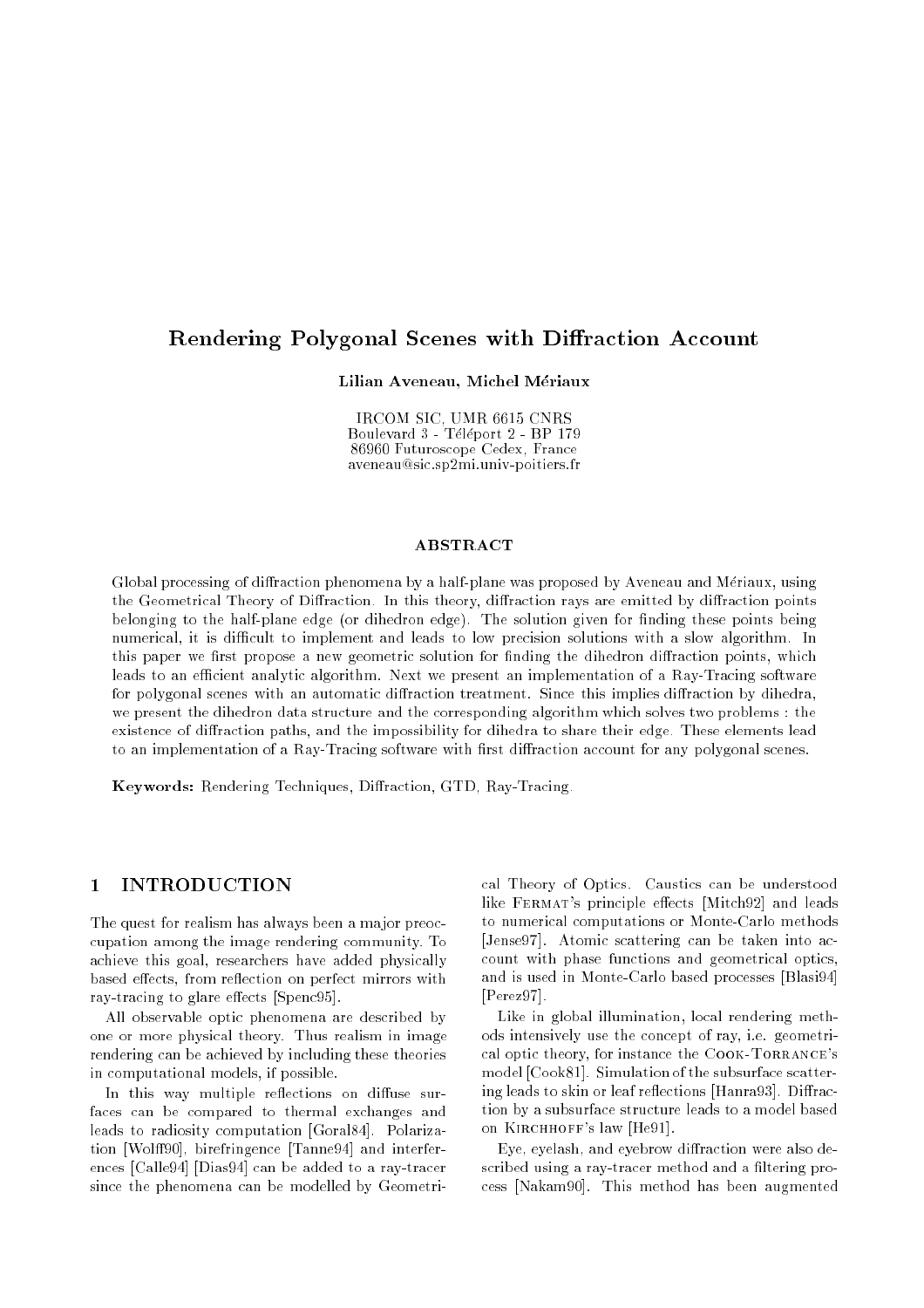for lenticular halo, bloom and flare lines [Spenc95].

However, global diffraction models are usually considered as too complex for their use in image rendering, for a small benefit. Nevertheless, powerful light sources imply visible diffraction phenomena (e.g. sun through a shutter on a wall).

In this way, the Geometrical Theory of Diffraction [Kelle62] was introduced in computer graphics and leads to diffraction by a half-plane or a slit [Avene97]. Therefore this solution was limited to very simple geometries. The next step for a global treatment of wave propagation effects is to allow diffraction by any polygonal objects. Fortunately, the GTD describes dihedron diffraction as an extension of the half-plane diffraction.

In this paper we present an implementation of a Ray-Tracing software which supports diffraction by dihedron. First, we present a new solution for finding optical paths with one edge diffraction point. This analytical solution is more efficient and much simpler to implement than the previous one [Avene97], which involves numerical computations. Next we introduce the dihedron data structure which allows us to deal with the problem of optical path existence in a polygonal geometry.

We finish with a discussion on the efficiency of our solutions, and conclude with further works.

# 2 SINGLE DIFFRACTION BY A DI-HEDRON

Global processing of diffraction by a half-plane was introduced by L. AVENEAU and M. MÉRIAUX in [Avene97], using the Geometrical Theory of Diffraction [Kelle62] [Kouyo74]. This particular theory extends the principle of Fermat [Born80] by introducing diffraction points along light paths. These new points are localized on geometric objects responsible for diffraction phenomena. Each geometric shape needs specific treatment. In  $[Average 97]$ , half-plane diffraction and, by extension, dihedron diffraction, were introduced. In these cases, because surface diffractions are similar to surface reflections, only diffraction by edges needs to be dealt with.

### 2.1 Geometric Theory of Diffraction

The theoretical basis of the Geometric Theory of Diffraction is the extended Fermat's principle, or Fermat's principle for edge diffraction : an edgediracted ray from a point P to a point Q is a curve which has stationary optical length among and each le from P to Q with one point on the edge. This principle implies that diffracted rays, emitted from diffraction points on an edge, are localized on a cone surface with, as axis, the edge itself, and with an opening angle  $\beta$  equal to the incident one (see figure 1).

If we know the radiance of the incident ray, the



Fig. 1 Diraction by a dihedron : diracted rays are on cone surface

radiances of the new rays can be deduced easily by use of *diffraction coefficients*. We express the polarized incident radiance with a coherence matrix [Wolff90]

$$
J_{inc} = \begin{pmatrix} J_{xx} & J_{xy} \\ J_{yx} & J_{yy} \end{pmatrix}
$$
  
=  $K \cdot \begin{pmatrix} < \overrightarrow{E_x} \cdot \overrightarrow{E_x} > < \overrightarrow{E_x} \cdot \overrightarrow{E_x} > < \overrightarrow{E_y} \cdot \overrightarrow{E_y} \cdot \overrightarrow{E_y} > < \overrightarrow{E_y} \cdot \overrightarrow{E_y} \end{pmatrix}$ 

where  $K$  is a constant due to the quadratic receptor (e.g. eye, camera), the angle brackets denotes values averaged over time,  $\overrightarrow{E_x}$  and  $\overrightarrow{E_y}$  are respectively the parallel and the perpendicular components of the electric field  $\overrightarrow{E}$ , and starred superscript denotes the complex conjugate. With these notations, the radiance is equal to the coherence matrix trace. The diffracted coherence matrix is then:

$$
J_{dif} = \left( \begin{array}{cc} J_{xx} \cdot D_{\parallel}^2 & J_{xy} \cdot D_{\parallel} D_{\perp} \\ J_{yx} \cdot D_{\parallel} D_{\perp} & J_{yy} \cdot D_{\perp}^2 \end{array} \right)
$$

where  $D_{\parallel}$  and  $D_{\perp}$  are respectively the parallel and perpendicular diffraction coefficients. For a dihedron of angle  $\chi = (2 - n)\pi$ , J.B. KELLER has proposed [Kelle62] :

$$
D = \frac{\sqrt{\lambda} \cos \frac{\pi}{4} \sin \frac{\pi}{n}}{2n\pi \sin \beta} \left[ \frac{1}{\cos \frac{\pi}{n} - \cos \left( \frac{\delta - \alpha}{n} \right)} + C \cdot \frac{1}{\cos \frac{\pi}{n} - \cos \left( \frac{\delta + \alpha + \pi}{n} \right)} \right]
$$

where  $\lambda$  is the wavelength ;  $\beta$  (figure 1) is the angle between the incident vector  $\overrightarrow{V}$  and the edge unit vector  $\overrightarrow{u}$  (figure 2);  $\overrightarrow{n}$  is the unit vector normal to the dihedron incident face;  $\delta$  is the diffraction angle between  $\overrightarrow{n}$  and  $\overrightarrow{D_p}$ , which is the projection of the diffracted vector  $\overrightarrow{D}$  into  $\pi$ , a plane perpendicular to the edge ; is the incident angle1 between !n and

 $\,$  ror continuity of diffraction coefficients, and therefore diracted rays radiance, can have positive or negative value ; in our implementation we take a negative value for when  $\overrightarrow{P} \cdot \overrightarrow{V} \leq 0$ , with  $\overrightarrow{P} = \overrightarrow{n} \wedge \overrightarrow{u}$  (see figure 2).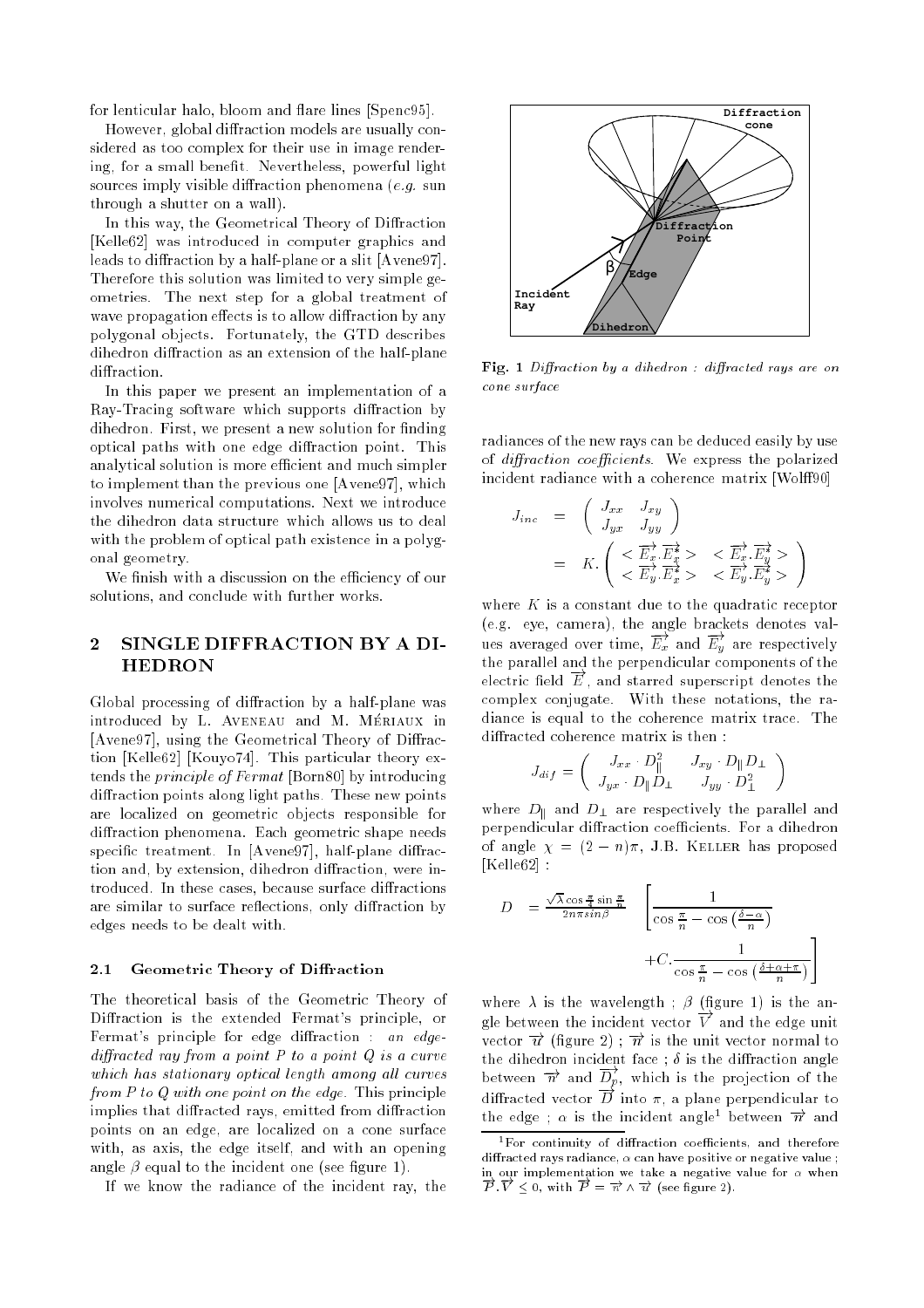

Fig. <sup>2</sup> Angles of diraction in a plane perpendicular to the dihedron edge

 $V_p$ , which is the projection of V into  $\pi$ ;  $C = +1$  for  $D_{\parallel}$  or  $C = -1$  for  $D_{\perp}$ .

In an implementation without polarization states, the expression of the diffracted radiance  $L_{dif}$  can be simplified as:

$$
L_{dif} = L_{inc} \lambda \cdot \left(\frac{\cos\frac{\pi}{4}\sin\frac{\pi}{n}}{n\pi \sin\beta \left(\cos\frac{\pi}{n} - \cos\left(\frac{\delta - \alpha}{n}\right)\right)}\right)^2
$$

where  $L_{inc}$  is the incident radiance.

#### $2.2$ Diffraction and Ray-Tracing

The main advantage of the GTD is that it is an extension of the Geometrical Optic Theory which is the basis of the Ray-Tracing algorithm [Whitt80] and extended methods [Blasi94] [Jense97] [Perez97]. Including the diffraction treatment into such algorithms implies to extend them in a relatively simple way. The solution presented in [Avene97] is based on a classical Ray-Tracing implementation.

For evaluating the radiance received at the eye, rays are emitted through the image pixels from the eye. These rays can lead to a scene object at a point P. So we must compute the emitted radiance at P in the observer direction. In this way, we firstly cast rays from P to each light source points, and secondly recursively compute the radiance received at P from the reflected and the refracted ways.

This work, which consists in evaluating the emitted radiance at P, was done in the Shade function of the Ray-Tracer. Aveneau and Meriaux's solution [Avene97] consists in adding new possibilities to this function. They introduce the *diffraction algo* $rithm$ , which consists in finding the diffracted rays, and so diffraction points on edges. For all edges, they search for a diffraction path. If such a path exists the diffracted radiance is computed and added to the received radiance at point P. So they consider that the visible diffraction is mainly due to paths which begin



Fig. 3 Geometric based algorithm

at source points, continue with one edge diffraction point and some reflections.

## 2.3 Diffraction path search

Previous analytical solution. The main problem here is to find the single diffraction point on the dihedron edge. In [Avene97], a first algorithm was proposed, based on the extended Fermat's principle. This solution is based on the search of the shortest optical path between two fixed points  $E$  and  $R$ , with one unknown point P on that edge. This distance and its first derivative are expressed with the parametric coordinates of P. Therefore a recursive interpolation gives the solution for P, if such a solution exists. Unfortunately, this algorithm has two flaws: firstly, no time computation control can be done, and, secondly, it is relatively complex to code. For these reasons, a new algorithm is proposed here, based on a geometrical approach.

New geometric solution. Let  $E$  and  $R$  be two points in 3D space, and  $P$  a point on an edge  $AB$ (see figure 3) so that  $(EPR)$  is a good path in accordance with extended Fermat's principle (angles  $\alpha$  and  $\beta$  seem different, but it is only because of perspective distortion). If  $R_p$  and  $E_p$  are the projections of E and  $R$  on edge  $AB$  respectively, it is obvious that  $P$ lies between them. So if  $t_e$  and  $t_r$  are the parametric coordinates of these points on the edge, the angle equality gives

$$
\tan \alpha = \tan \beta \quad \Rightarrow \quad \frac{d_r}{(t_r - t)} = \frac{d_e}{(t - t_e)}
$$
\n
$$
\Rightarrow \quad t = \frac{t_e d_r + t_r d_e}{d_e + d_r}
$$

A simple algorithm for determining the diffraction point on a dihedron edge can be derived from this equality. All we need to do is to compute the projected points  $R_p$  and  $E_p$  (with dot products), and the length of vectors  $RR_n$  and  $EE_n$ . The computed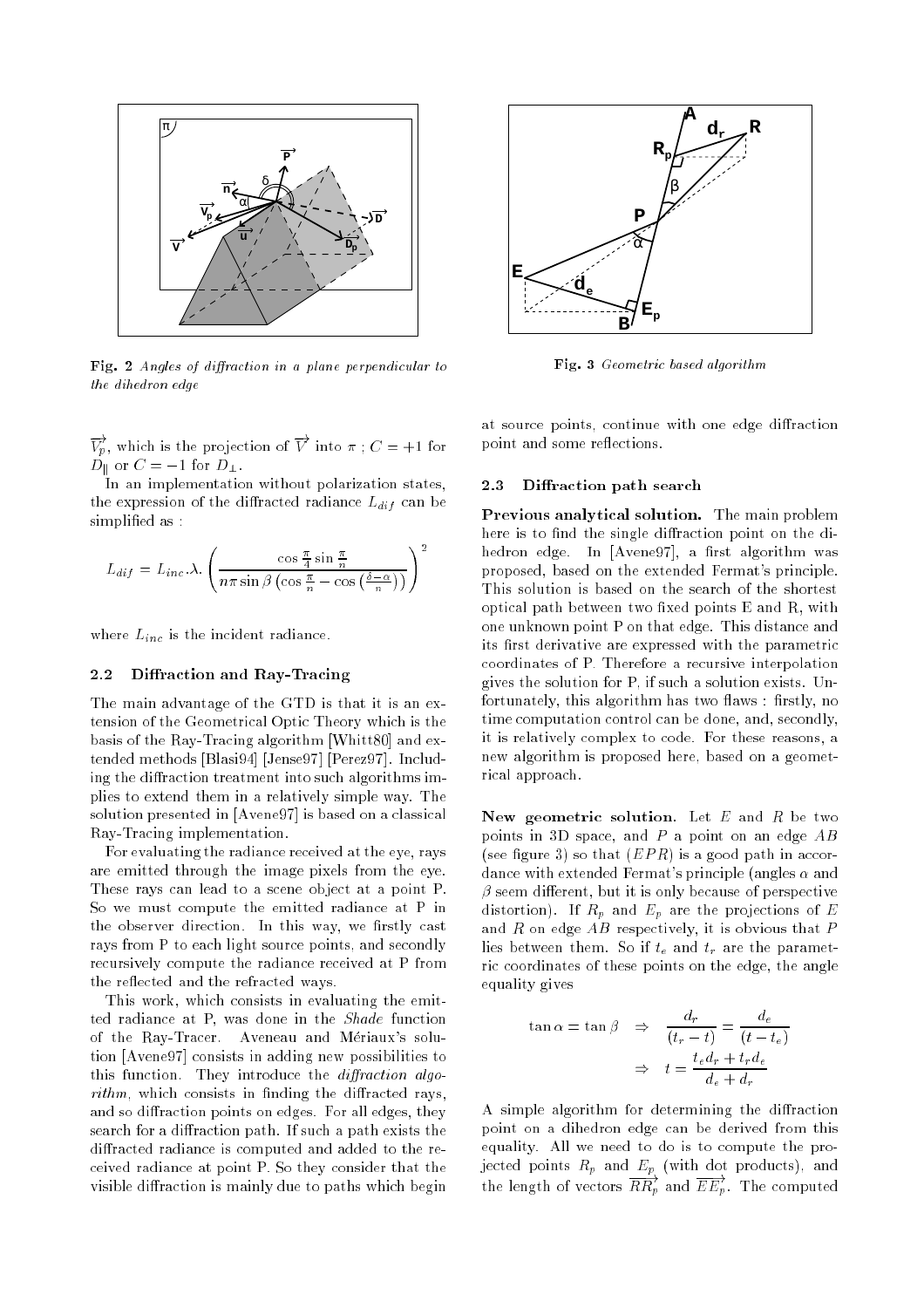

Fig. <sup>4</sup> A 2D view of the adjacency problem and for the topological partionment one.

solution  $P$  is a good one if it is between the two edge extremities A and B. So a small optimization consist in testing if the projected points  $E_p$  and  $R_p$  are both before A or after B. Indeed, if it is the case, then P is not on the edge.

The pseudo-code for this function is :

```
Function SolveDiff (AB as edge;
                 E, R, &P as point) as Bool
  Compute :
    te as the projected point Ep coordinate
    tr as the projected point Rp coordinate
  If both Ep and Rp are before A or after B
    Return False
  Compute :
    t = (te*dr + tr*de) / (de + dr)If P is not between A and B
    Return False
  Return True
End
```
# 3 DIHEDRON DIFFRACTION IN IMAGE RENDERING

Now, the goal is to allow image computation with diffraction treatment for any polygonal scene. Since the final user cannot find *a priori* which dihedron edges produce visible diffraction effects, we have searched for an algorithm which automatically finds all the solutions. The dihedron data structure has first to be defined. A naive structure cannot be used since there are two problems which, then, cannot be solved.

#### What are the difficulties?  $3.1$

The first problem appears when three or more polygons are incident to the same edge. This is the case for instance when an object is put down under another one, or, in general, when two objects are adjacent. In this case it seems difficult to construct the



Fig. 5 Projected points and definitions in the plane  $\Pi$ 

corresponding dihedron. The figure 4 allows us to clarify this problem. With these three polygons adjacent to the same edge and a naive dihedron data structure, three different dihedra have to be constructed. So, since a diffraction path exists between the points  $P_1$  and  $P_2$ , the diffraction algorithm implies firstly to verify this point three times, and secondly to compute the diffraction point three times. It is obvious that two of these computations should be omitted, since only one is necessary. But these cases cannot be easily detected with a naive data structure.

The second problem is very easy to understand with the same figure 4. We have to verify if the computed path between the points  $P_1$  and  $P_2$  really exists. Indeed, like in the figure, sometimes the diffraction path crosses the diffracted dihedron. In other terms, a dihedron cuts the 3D-space into two topological volumes. So we must check that the optical path fully belongs to one of them.

### 3.2 Dihedron Data Structure

Since the naive dihedron data structure does not allow us to solve the two previous problems, we have defined a more complex structure : it contains a 3Dstraight line for the edges support, and a list of dihedron faces.

The construction of such objects can be done easily if the scene is made of polygons and if it is corefined<sup>2</sup> (or subdivided) [Rossi90].

In order to solve the two previous problems with this data structure, we need some new definitions. Let  $E$  and  $R$  be two fixed points, and let  $P$  be the diffracted point on edge  $e$  so that  $EPR$  is a correct extended optical path. Let  $\Pi$  (see figure 5) be the plane which contains  $P$  and is normal to the edge unit vector  $\vec{u}$  (which points outward the page). Let  $E_p$  (resp.  $R_p$ ) be the projection of point E (resp. R) onto the plane  $\Pi$ . Let  $\overrightarrow{u_e}$  (resp.  $\overrightarrow{u_r}$ ) be the unit vector  $\overrightarrow{PE_p}/\vert \vert \overrightarrow{PE_p} \vert \vert$  (resp.  $\overrightarrow{PR_p}/\vert \vert \overrightarrow{PR_p} \vert \vert$ ). Let  $\overrightarrow{up}$  be the

<sup>-</sup> makes two objects compatible tby subdividing the cells of each object at their intersections with cells of the other objects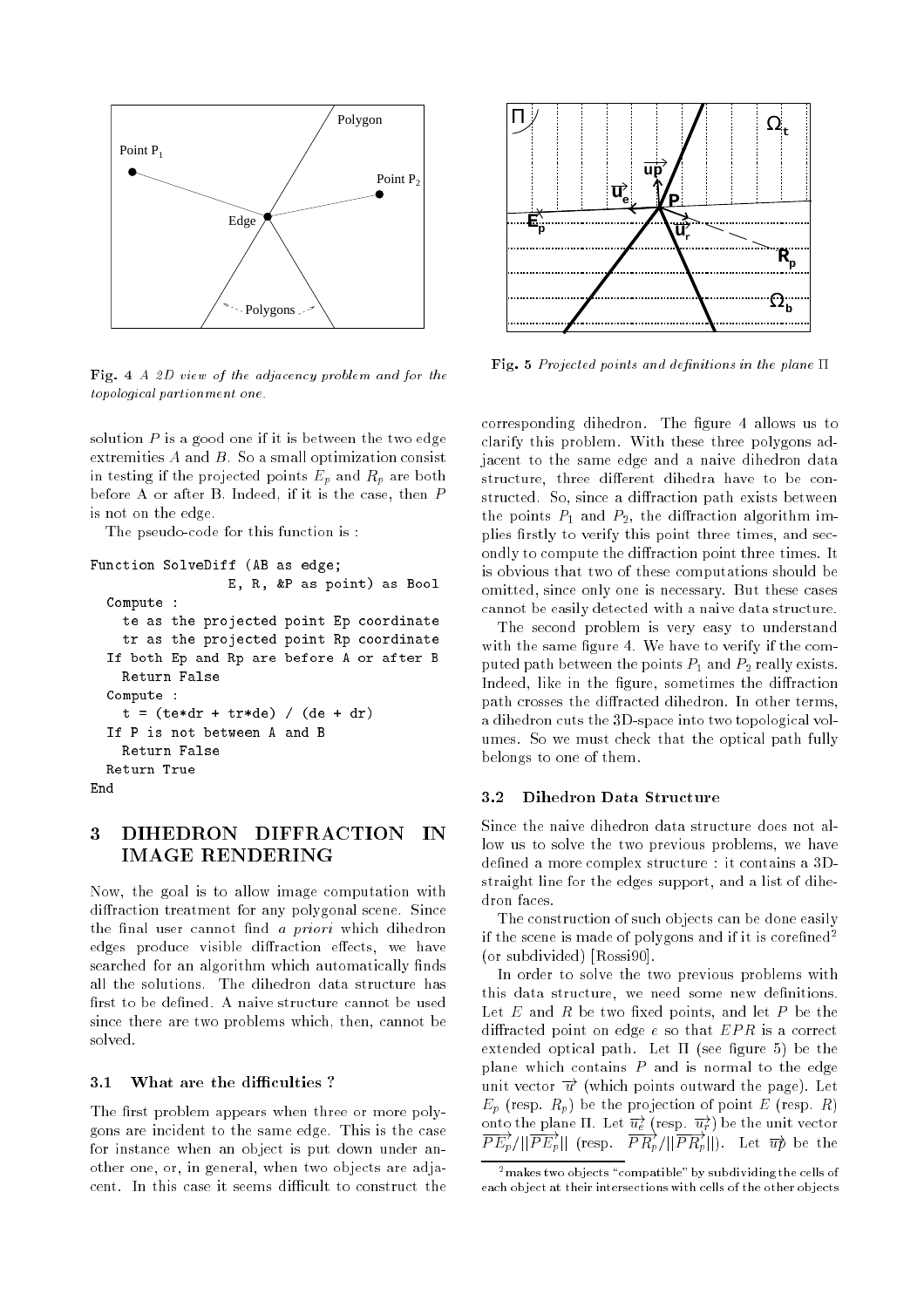

Fig. 6 Example of the dihedron computation at the fourth iteration

unit vector so that  $\overrightarrow{up} = \overrightarrow{u_e} \wedge \overrightarrow{u}$  where  $\wedge$  denotes the t for the half-space of the half-space  $\mathcal{V}$  (resp. to the half-space of the half-space of the half-space of the half-space of the half-space of the half-space of the half-space of the half-space of the half-space of t so that P' is in  $\Omega_t$  (resp.  $\Omega_b$ ) if and only if  $\overrightarrow{up}.PP' \geq$ 0 (resp.  $\overrightarrow{up}.PP' < 0$ ). With these definitions and the dihedron data structure previously defined, we can write an algorithm which finds the true dihedron on which diffraction appears, and determines if the points  $E, P$  and  $R$  belong to the same topological volume.

## 3.3 Validity of the extended optical path

The key idea of this algorithm is the iterative construction of the true dihedron ; this one must be composed by the two faces which are the limits of the topological volume which encloses the points  $E$ and  $R.$  Each face belongs to one half-space  $\Omega_t$  or  $\Omega_b,$ and is described by a coefficient  $c_i$  which is equal to the dot product  $\overrightarrow{u_{e}}$   $P_{f}^{i}$ , where  $P_{f}^{i}$  is the outward unit vector perpendicular to the edge  $e$  and parallel to the face plane.

A loop, on the dihedron list faces which contain the diffraction point  $P$ , builds the true dihedron iteratively. At the step i, the current dihedron is known by its two faces (if they exist). The method consists in computing, at each iteration  $i$ , the extrema of the set  $(c_i)_{1 \leq i \leq i}$  in  $\Omega_t$  and in  $\Omega_b$ , and the corresponding faces. Let tmax and tmin be the extrema into t,  $\mathcal{Q}$ example of such a process is given in figure 6.

At the end of the loop, it is easy to know if the path is fully in a given topological volume. We have a dihedron diffraction if at least one face edge contains diffraction point  $P$ , and if one of the following assertions is verified :

- R is contained in  $\Omega_b$  (resp.  $\Omega_t$ ), and  $\Omega_b$  (resp. t) contains no face,
- $\bullet$   $\Omega_b$  (resp.  $\Omega_t$ ) does not contain any face, R is contained in  $\Omega_t$  (resp.  $\Omega_b$ ), and ( $c < tmin$ ) or  $(c > tmax)$  (resp.  $(c < bmin)$  or  $(c > bmax)$ ),

 $\bullet$   $\Omega_t$  and  $\Omega_b$  contain faces and either R is contained in  $\Omega_b$  and  $(c > bmax)$ , or R is contained in  $\Omega_t$ and  $(c > tmax)$ ,

```
where c = \overrightarrow{u_e} \cdot \overrightarrow{u_r}.
  The pseudo-code of this algorithm is :
Function FindDihedron(D as Dihedron;
                            E, R, P as Point;
                            F[2] as Face) as Bool
  Initialisation:
     tmin, tmax, tFmin, tFmax,
     bmin, bmax, bFmin, bFmax
  Compute:
   Vectors \overrightarrow{u_e} and \overrightarrow{up}For All Faces containing P Do
     Compute : C_i = \overrightarrow{u_e} \cdot P_f^i<br>If P_f^i is in \Omega_b^3 Then
       If C_i < bmin Then
          bmin = C_i, bFmin = i
       ElseIf C_i > bmax then
          bmin = C_i, bFmin = i
       EndIf
     ElseIf C_i < tmin Then
          tmin = C_i, tFmin = i
       Else If C_i > tmax then
          tmin = C_i, tFmin = i
       EndIf
  If at least one Face contains P Then
     If the solution is a good one
       Initialise F[1] and F[2]
       Return True
  Endif
  Return False
End
```
This treatment may appear costly, but in fact there are rarely more than three or four faces which contain the same diffraction point. So the problem is which faces contain this point, and it is easy to solve.

# 4 DISCUSSION

The new algorithm presented in the second section for efficiently searching the dihedron diffraction points has been implemented and compared with the previous one. The results of this comparison (see figure 7) show that the new version is more efficient than the previous one, with an acceleration factor between 2.6 and 5.8. We have taken 10,000 random points E and R, and computed each solution 1,000 times. Computing a solution with the new algorithm requires less than  $1.15\mu s$  on a SGI-Origin 200 (monoprocessor R10000). Thus we ensure the fact that this second method is always more efficient than the previous one. Furthermore the computation time has an upper limit which is  $1.15\mu s$  (computation time is constant

<sup>&</sup>lt;sup>3</sup> *i.e.*  $\overrightarrow{up} \cdot P_f^1 < 0$ .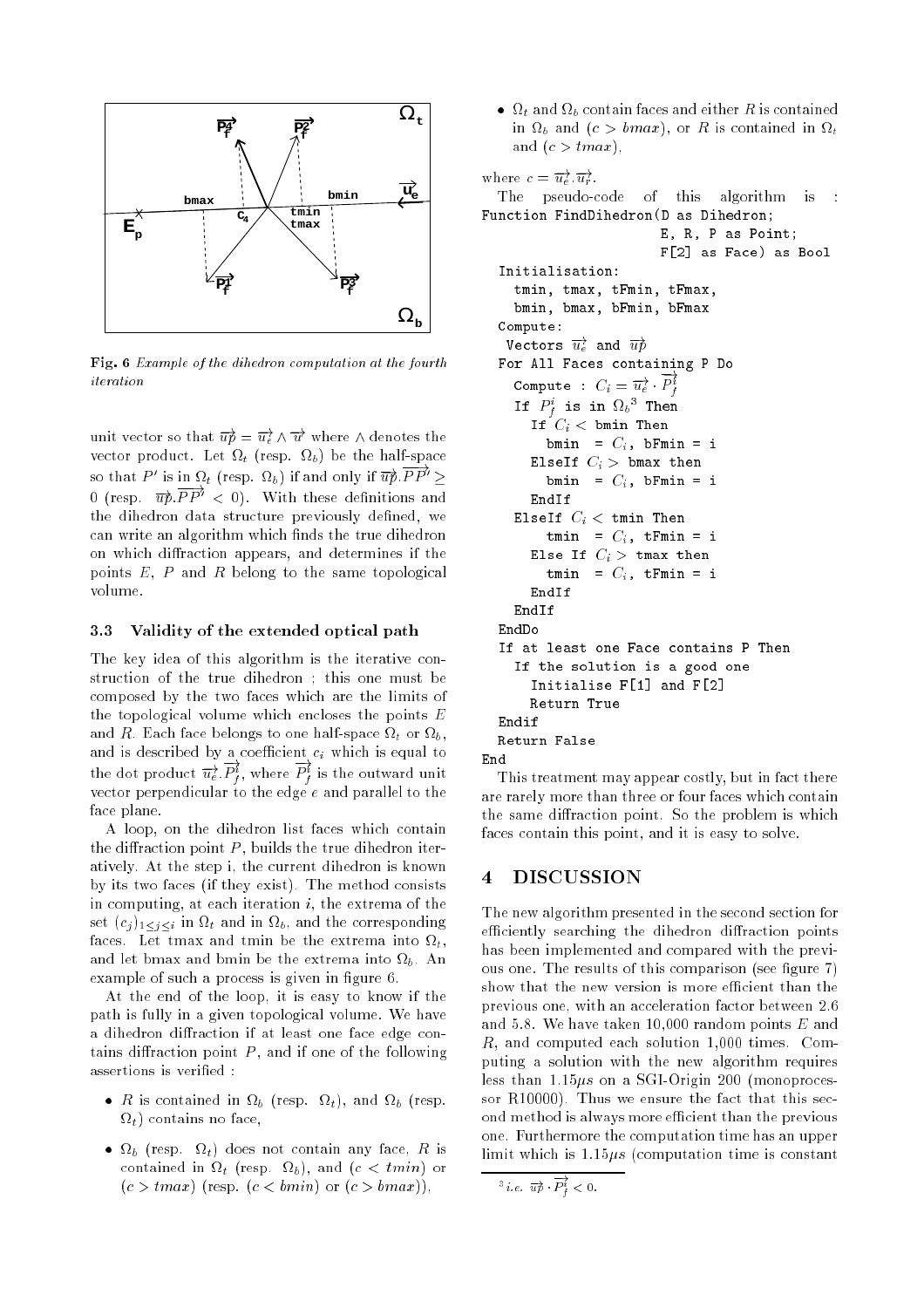

Fig. <sup>7</sup> Experimental comparison of the two search algorithms

if one removes the conditional at line 6 of the pseudo-Code). Therefore the most important improvement with this new analytic algorithm is that we always find the good solution, which was not true with the old numerical algorithm.

Next, we have implemented the dihedron data structure and the last algorithm presented here. They allow us to produce some images with dihedron diffractions (with one diffraction between two fixed points). For example figure 8 shows an interior scene which is mainly illuminated by the sun through a shutter. The camera looks at a wall which is in front of the window with the shutter. So we can directly observe the diffraction effect.

This image computation costs 13 minutes, with a resolution of 700x500 pixels, with 16 jittered rays per pixel on a SGI-Origin 200 (monoprocessor R10000). As everyone can notice, this image is not realistic : indeed, the sun through the shutter must produces some ellipses, but with a classical Ray-Tracing software they look like rectangles.

In figure 9 the same scene has been computed with dihedron diffractions. This second image looks really more realistic than the previous one. Everybody can verify at home or at work that this solution is more in accordance with the physical reality. There is a little problem with the rendering of the ellipses border. This is due to the absence of corner diffraction treatment : indeed, with rectangles, we have diffraction on the edges. But this implies a discontinuity between two edges treatment. The solution for solving this problem is to add diffracted rays emerging from the intersection of these two edges that we call corner. Yet this is not implemented at the moment, since the diffraction coefficients for the corner remain unknown.

The computation of this second image costs 46 times more than without diffraction computation. This scene contains 270 polygons, and 378 dihedra have been created from 1080 half-plane edges. This method is still expensive, and needs to be optimized. This expensive computation time is directly connected to the *diffraction algorithm* (section  $2.2$ ), and so to the edge number. In [Avene99], we present a solution to improve the computation times with a complexity study.

The main difference with the previous algorithm  $[A$ vene97] is that we obtain diffraction effects only where it is necessary, even though the old solution produces diffraction even where it is impossible. This comes from the fact that we consider now the scene topology, thus eliminating all the bad diffraction effects.

# 5 CONCLUSION AND FUTURE WORK

A new algorithm was presented which solves the search of the diffraction point between two fixed points. Its complexity is always better than the one of the previous algorithm. Moreover it is easily implementable. Furthermore we present the dihedron data structure which allows us to solve the difficult problem of diffraction path existence. This structure allows an easy implementation of the global diffraction by dihedra in a ray-tracer based system.

We have implemented these algorithms in our library and used them for image synthesis and wave propagation purposes. Therefore, as it can be observed on the image shown in figure 9, our method must be extended with the introduction of corner diffraction : indeed, when two diffraction edges share a vertex and so make a corner, the edge diffraction treatment induces discontinuity effects (for instance the discontinuous illumination at the left of the white strips). The solution of this problem is to include corner diffraction. Nevertheless the difficulty is to find the expression of the diffraction coefficient for such a geometrical shape.

Future works include also the optimization of the diffraction path search. First investigation leads to very efficient results [Avene99], with, for the diffraction process, an acceleration factor up to 44300 on our test scenes. Finally we would extend this method to other geometrical shapes, like cylinders, spheres, quadrics, etc. This requires the search for comprehensive diffraction coefficients for each new shape.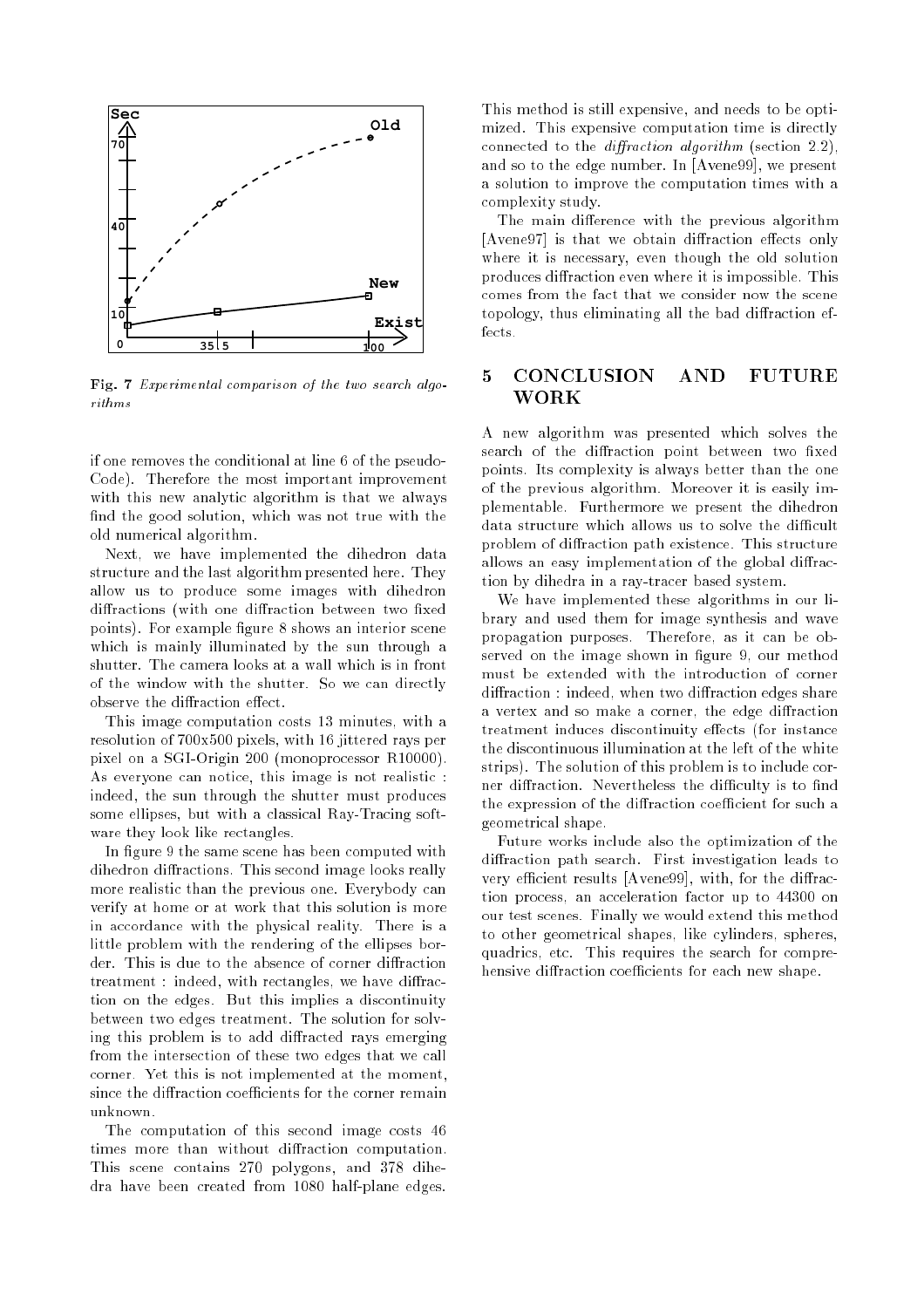

Fig. 8 Interior scene mainly il luminated by the sun through a shutter without diraction



Fig. 9 Same scene with dihedron diractions